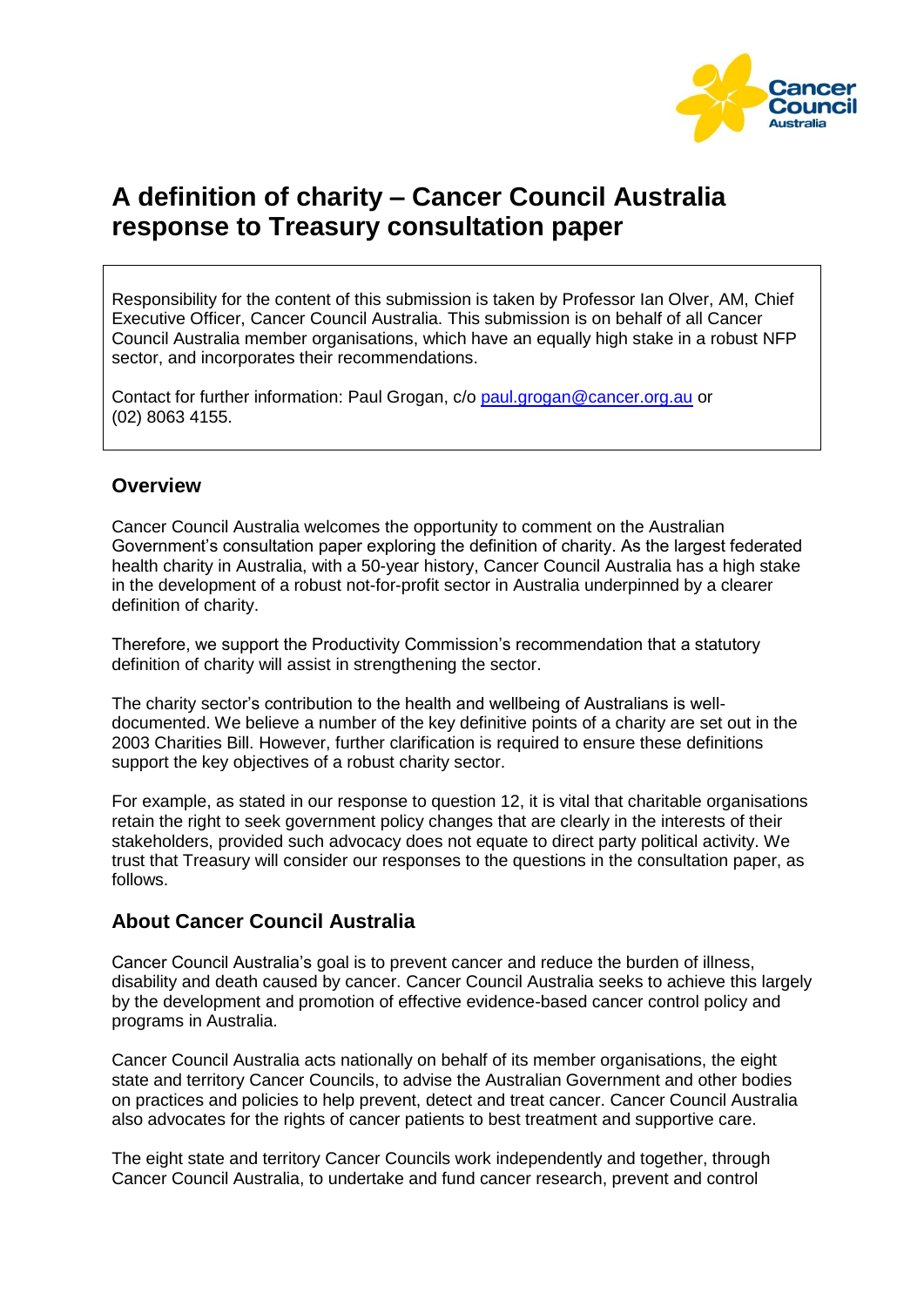cancer (through effective policy, programs and education campaigns), and provide information and support for people affected by cancer. Thanks to community support, the Cancer Councils are both the leading non-government funders of cancer research in Australia and provide a comprehensive range of community support services for people affected by cancer.

All eight state and territory Cancer Councils are separate entities established under a variety of governance arrangements, but all are non-government, not-for-profit organisations with a shared stake in a robust charity sector in Australia. While the Cancer Councils openly compete for cancer-related government contracts, our operational funds are derived entirely from non-government sources.

## **Responses to consultation paper questions**

#### **1. Are there any issues with amending the 2003 definition to replace the 'dominant purpose' requirement with the requirement that a charity have an exclusively charitable purpose?**

Cancer Council Australia supports in-principle the requirement that a charity has an "exclusively" charitable purpose, particularly in relation to the entity"s core business.

Charity as a dominant purpose is difficult to quantify. There are adequate criteria to establish that an organisation"s core business and purpose are charitable (which we will address in part in response to other questions in the consultation paper). For example, while some charities may engage in arguably entrepreneurial activities, such as the non-profit sale of merchandise, in order to hold charitable status they should be able to demonstrate that such activities are an extension of their charitable purpose.

#### **2. Does the decision by the New South Wales Administrative Decisions Tribunal provide sufficient clarification on the circumstances when a peak body can be a charity or is further clarification required?**

Cancer Council Australia supports the NSW Administrative Tribunal 2003 decision – "that a body which enhanced the long term viability of charitable organisations by providing educational mentoring and support services was itself a charitable institution" – provided such a peak body"s membership and commonality of purpose are consistent with agreed criteria for charitable status, as discussed throughout this submission.

Cancer Council Australia is a good example of this principle. For instance, while we have some direct interface with the public (e.g. our email Infoline, web-based information services etc.), our core business is supporting our members – the eight state and territory Cancer Councils – through coordination and promotion of evidence-based cancer control policy, media, fundraising and other support services as a federated organisation. Our members have a higher level of direct public interface (e.g. community programs, patient accommodation, peer support, volunteer services, interest-free loans etc.), however we should nonetheless retain the same charitable status as we are an extension of their work at the federal level and meet all other criteria for charitable status. We believe this principle should apply to all organisations with a similar structure and which can clearly demonstrate that they meet agreed criteria for defining a charity.

#### **3. Are any changes required to the Charities Bill 2003 to clarify the meaning of 'public' or 'sufficient section of the general community'?**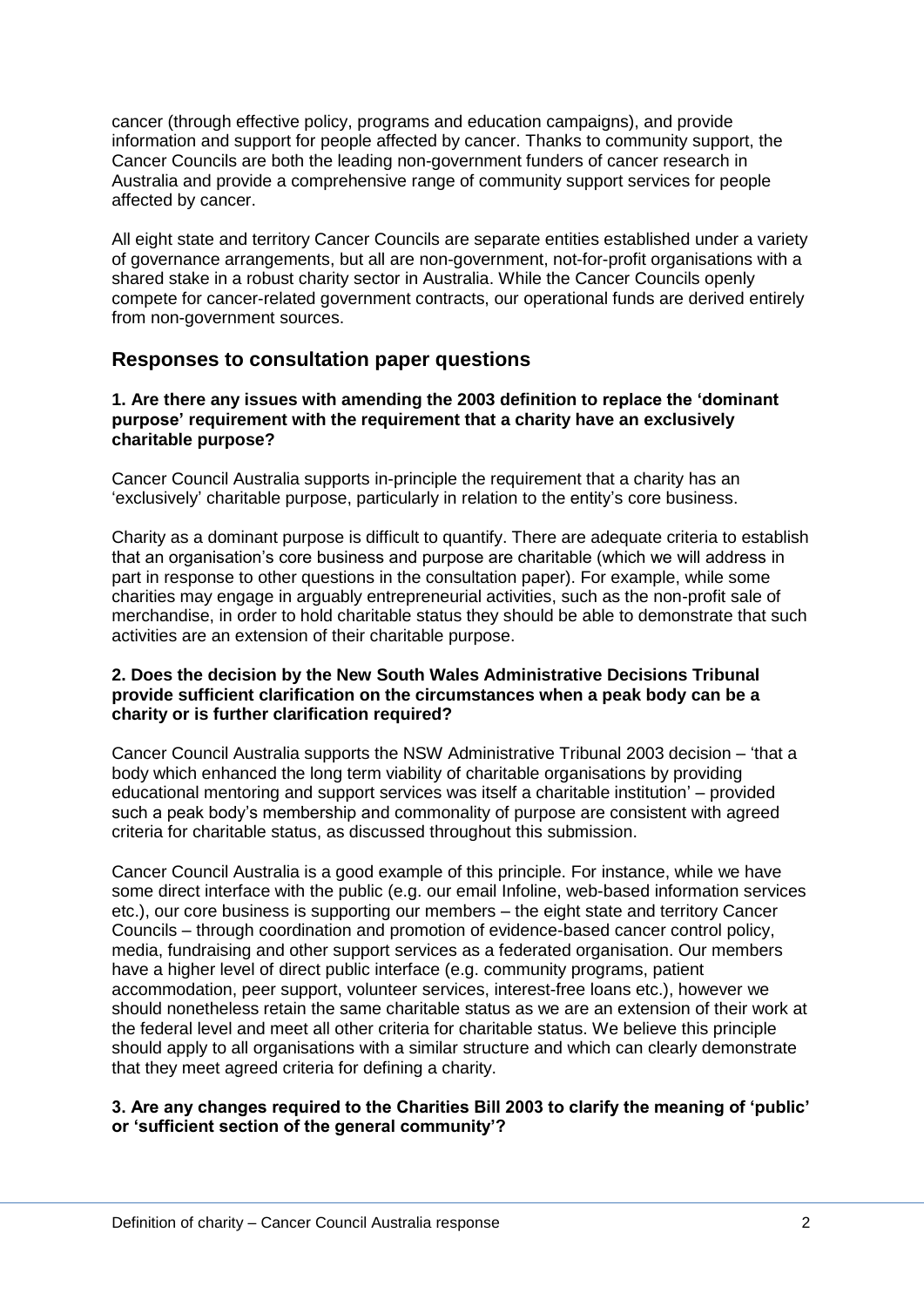Cancer Council Australia sees no reason to clarify these meanings in the context of our core work, in the sense that one in two Australians will be diagnosed with cancer by the age of 85 and it is likely that every adult Australian will know someone with a personal experience of cancer. Therefore it is a given that our work is relevant to a "sufficient section of the general community" by any reasonable definition; this may therefore be a matter for other organisations with a less extensive brief to discuss.

#### **4. Are changes to the Charities Bill 2003 necessary to ensure beneficiaries with family ties (such as native title holders) can receive benefits from charities?**

This question is not directly relevant to Cancer Council, as our core work – cancer research, patient support, education, policy development and promotion – is focused on benefits for the broader community rather than for individual family groups.

#### **5. Could the term 'for the public benefit' be further clarified, for example, by including additional principles outlined in ruling TR 2011/D2 or as contained in the Scottish, Ireland and Northern Ireland definitions or in the guidance material of the Charities Commission of England and Wales?**

Not necessarily. Cancer Council Australia supports the definition of 'public benefit' currently articulated in the Charities Bill 2003, i.e. "being aimed at the universal and common good and having practical utility'. A degree of flexibility may be required to assist the Australian Charities and Not-for-profits Commission (ACNC) in determining how organisations contribute to public benefit, in order to reduce the administrative burden on small not-forprofit organisations who nonetheless meet criteria for the definition of charity.

#### **6. Would the approach taken by England and Wales of relying on the common law and providing guidance on the meaning of public benefit, be preferable on the grounds it provides greater flexibility?**

Not necessarily. Statutory law in Australia should provide an effective framework for defining charity. The challenge for our federated system is to streamline and integrate statutory laws nationally, developed and enforced by a single entity, thus reducing administrative burden on charities and providing greater consistency across the not-for-profit sector.

#### **7. What are the issues with requiring an existing charity or an entity seeking approval as a charity to demonstrate they are for the public benefit?**

In the context of Pemsel's 'four heads of charity', Cancer Council Australia understands the logic of "presuming" that heads one and two – the relief of poverty; and the advancement of education – demonstrate that a relevant entity is a charity, provided these "heads" constitute core organisational business and that all other criteria are met.

It could be argued that the third head – 'the advancement of religion' – is not in itself sufficient grounds to demonstrate charitable status, unless benevolent work is part of a religious organisation"s core business. We also empathise with concerns that the output of some religious organisations can be detrimental to the community, notably antisocial and exclusive entities such as cults.

We strongly argue that organisations categorised by the fourth head – 'other purposes' beneficial to the community not falling under any of the preceding heads" – whose core business is improving community health and supporting individuals living with illness should be entitled to the same presumption of charity status as those categorised by the first two heads of charity, particularly if they meet criteria underpinned by the Charities Act.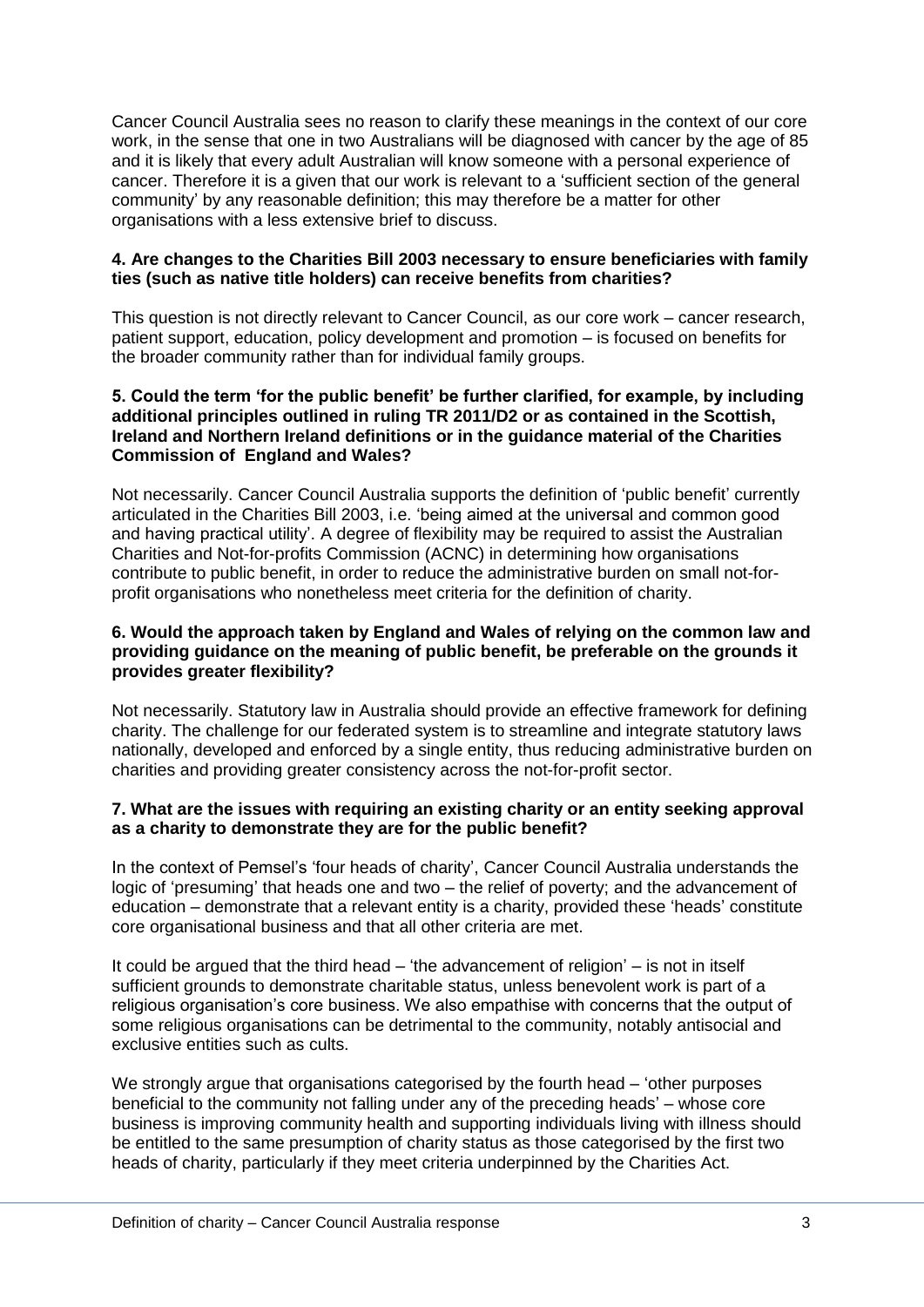#### **8. What role should the ACNC have in providing assistance to charities in demonstrating this test, and also in ensuring charities demonstrate their continued meeting of this test?**

The answer to this question will be one of the key challenges of the not-for-profit/charity sector reform agenda. Streamlined legal and governance arrangements and greater transparency and improved disclosure arrangements – which will be a whole-of-government responsibility rather than within the ACNC"s remit – will need to underpin any assistance the ACNC can provide for entities seeking to pass the public benefit test.

#### **9. What are the issues for entities established for the advancement of religion or education if the presumption of benefit is overturned?**

Cancer Council"s focus is community health and wellbeing. Question 9 is a matter for dedicated religious and educational organisations to address. Our only comment is that we believe community education – such as our core work in educating the public about cancer risk – should be seen as a public benefit in the context of defining charity.

#### **10. Are there any issues with the requirement that the activities of a charity be in furtherance or in aid of its charitable purpose?**

In general terms we support the intent to strengthen the provisions, including adoption of "exclusive" instead of "dominant", to help ensure a charity"s activities are for the furtherance of its charitable purpose, which in turn would lead to increased transparency in the sector.

Charitable organisations should be challenged if their incidental work appears out of step with their core charitable purpose. The definition of "exclusively charitable purpose" should be applicable to any significant work done by an entity claiming charity status.

There may, however, be a requirement for some flexibility, provided all work can be shown to further the charity"s purpose. For example, it could be argued that the development of independent, evidence-based cancer control policy does not directly benefit the community unless such policy is adopted by the government agency with a remit for implementation. However, such policy work is still entirely consistent with our organisation"s charitable purpose of seeking to reduce the impact of cancer. In circumstances such as these, independent health policy development and promotion should be defined as an exclusively charitable purpose.

#### **11. Should the role of activities in determining an entity's status as a charity be further clarified in the definition?**

Cancer Council Australia supports a strengthening of the requirement that a charity"s "activities" should be in furtherance of its charitable purpose. Further discussion may be required before the sector reaches consensus on how the role of activities might be more rigorously defined, but greater transparency and rigour would be welcomed.

#### **12. Are there any issues with the suggested changes to the Charities Bill 2003 as outlined above to allow charities to engage in political activities?**

Cancer Council Australia emphatically supports amending paragraph 8(2), paragraph c, of the Charities Act which lists as a disqualifying activity: "attempting to change the law or government policy".

Seeking to influence government policy is part of the core business of organisations such as Cancer Council Australia, clearly in the furtherance of their charitable purpose. For example,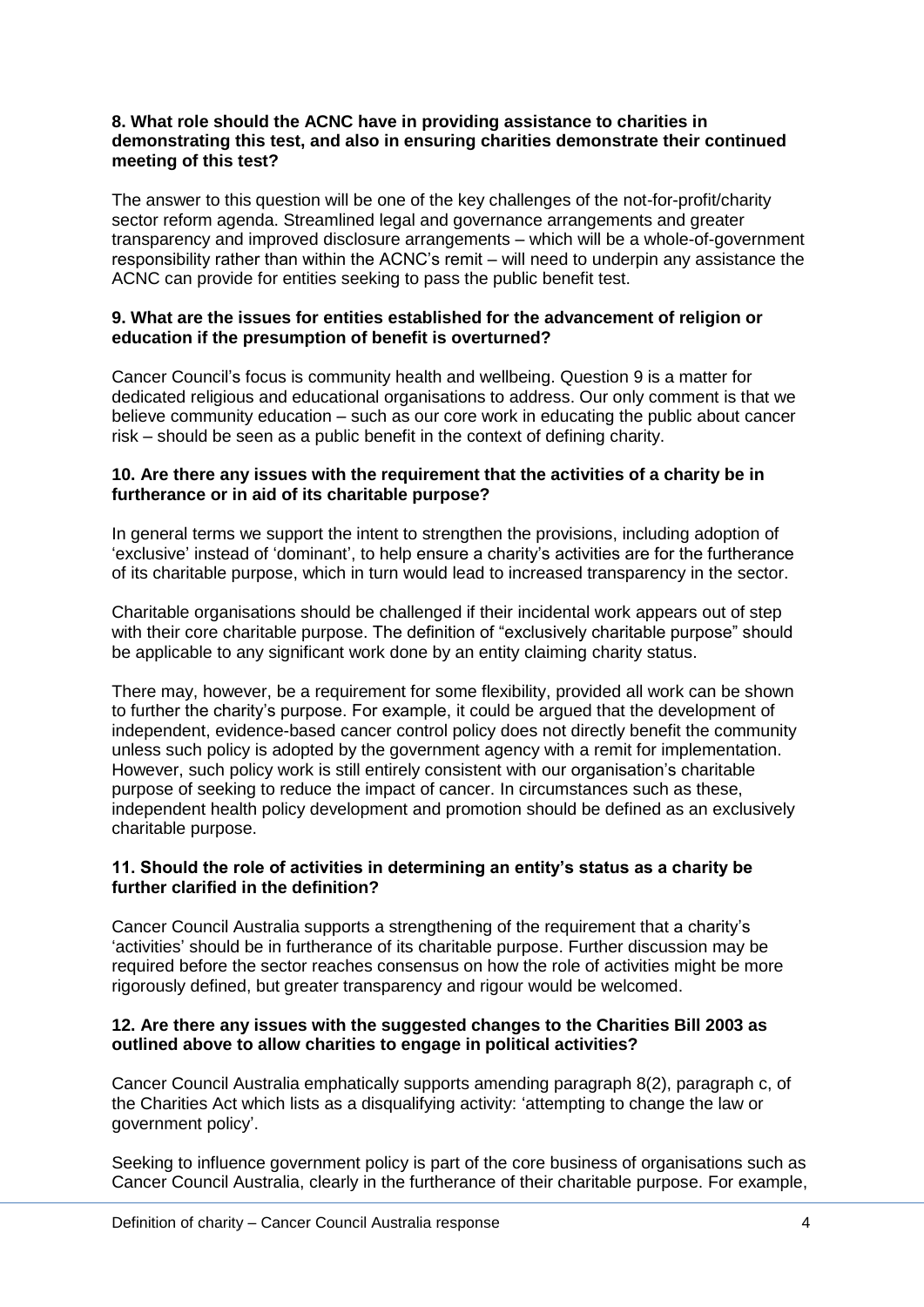our organisation has the capacity to collect evidence showing that bowel cancer screening could save up to 30 Australian lives each week. However, we do not have the capacity to run a population-based cancer screening program to save those lives; that function is the role of government. For us to execute our brief to reduce the impact of cancer in Australia, seeking to encourage government to fund initiatives such as bowel cancer screening is a core part of our charitable work.

Organisations that rely on donations and other nongovernment sources of income are bestplaced to provide independent advice to government and the community on policy without the restrictions or potential conflicts that come with reliance on government funding. So the capacity for charitable organisations to develop and promote public policies that can be shown to benefit their stakeholder base is fundamental to a robust charity sector.

We therefore urge government to remove paragraph 8(2), paragraph c from the Charities Bill 2003, should it proceed, and to strengthen the Bill by adding that entities should *not* be disqualified from charity status for seeking to change government policy if such policy has relevance to the entity"s purpose in promoting public benefit.

#### **13. Are there any issues with prohibiting charities from advocating a political party, or supporting or opposing a candidate for political office?**

Cancer Council Australia supports prohibiting charities from directly urging the community to vote for a particular political party or candidate, however further clarification of the Bill might be required to enable charitable organisations to openly commend public policies announced by parties and candidates that are relevant to the organisation"s purpose in promoting public benefit. The Bill should also make it clear that charities have the right to criticise and oppose public policies announced by parties and individual candidates on matters of relevance to their charitable purpose.

#### **14. Is any further clarification required in the definition on the types of legal entity which can be used to operate a charity?**

Charities should by definition be legal entities and operate within a legal framework.

Cancer Council Australia supports Point 117, the recommendation of a new regulatory regime that will allow the ACNC to impose penalties as an alternative to deregistering a charity which has engaged in "inappropriate conduct". "Inappropriate conduct" can be a broad and arbitrary term. Some organisations, in the fervent pursuit of their charitable mission, may on occasion be seen to engage in conduct that might be deemed inappropriate. While this is not an issue for Cancer Council, which would not expect to engage in "inappropriate behaviour" by any measure, deregistering a charity rather than imposing penalties would be an extreme response to activity that might be seen as mischievous but nonetheless less well-intentioned in the context of the charity's brief.

#### **15. In the light of the Central Bayside decision is the existing definition of 'government body' in the Charities Bill 2003 adequate?**

Cancer Council Australia supports a definition of "government body" being *inter alia* an entity that receives direct operational funding from government and/or whose day-to-day operations are subject to decisions made by a government agency.

Charitable organisations should however be able to compete for and deliver government programs on a contract basis; to restrict charities from doing so would in many cases preclude the most capable and cost-effective organisations from undertaking important community work on behalf of government.